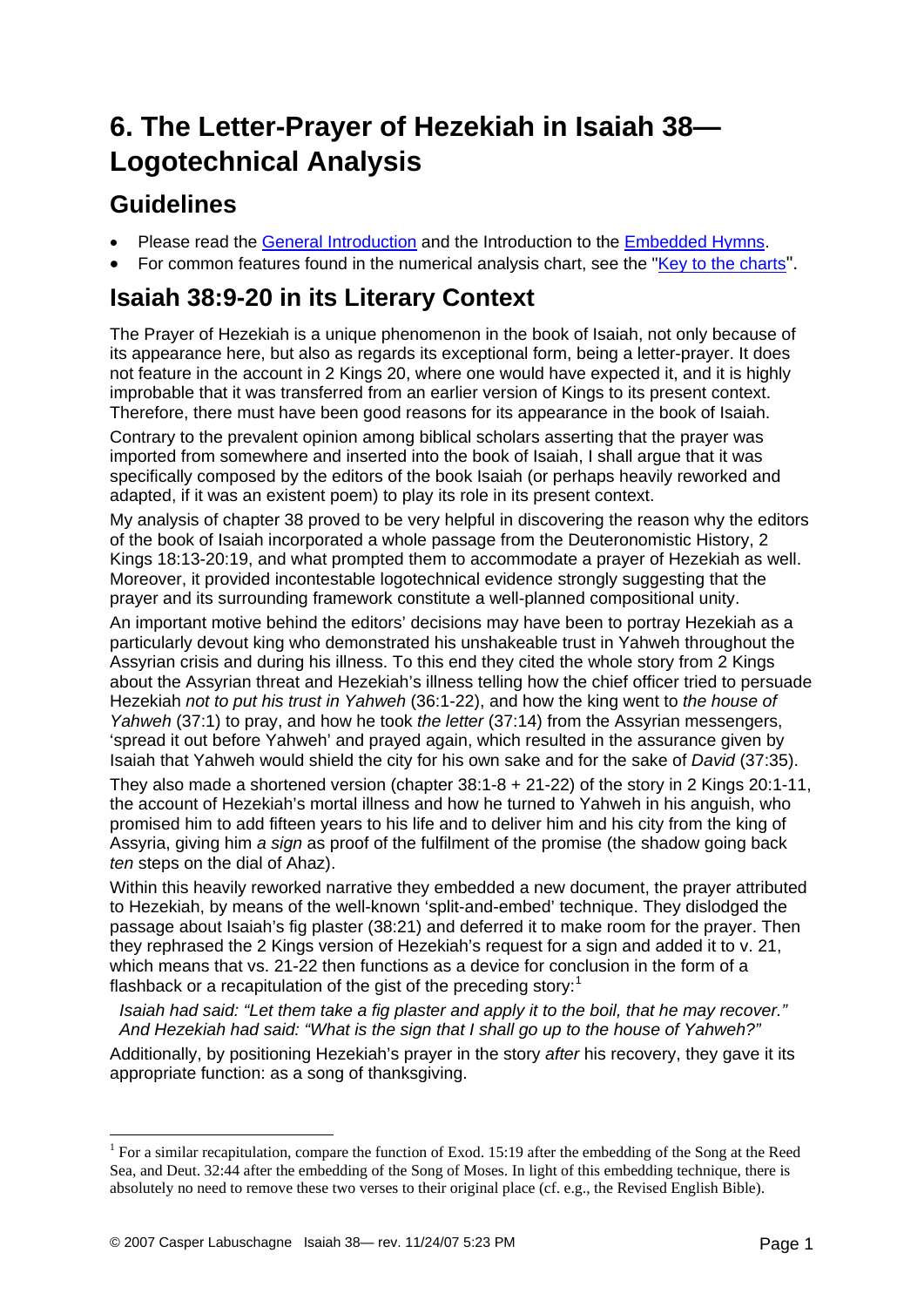For the understanding of the motives leading to the embedding of the prayer, it is important to direct attention to key-words in the narrative, which show the close interrelation between the narrative and the prayer. E.g., the specific mention of *the house of Yahweh* in 37:1, 14, and 31 in the narrative, and in 38:20 and 22 in the prayer. Another key-idea is the reference to 'writer', 'writing', and 'letter', which may also have prompted the editors to compose the prayer in the form they present it (in 38:9): as a *writing* or a *letter* (מִכְתָּב).<sup>[2](#page-1-0)</sup>

In the passage imported from 2 Kings, Shebna '*the writer*' is mentioned three times as a member of the Judean delegation (36:3, 22, and 37:2), and *letters* (הברים) play an important role in the communications between the foreign delegations and the king (37:14 and 39:1). Therefore, I consider it very likely that this is why the editors called Hezekiah's prayer a *writing* (מְכָתָּב). They envisaged Hezekiah as presenting a prayer to Yahweh, in exactly the same way as he presented the Assyrian letter, which he 'spread out before Yahweh' (37:14). The prayer is evidently meant to be understood as a written document addressed to God, a letter-prayer, which Hezekiah presented to him after his recovery. $3$ 

Another reason for the editors to incorporate a prayer attributed to Hezekiah after his recovery is that it was a very logical thing to do in line with his earlier visit to the house of Yahweh (37:1) covered with sackcloth to show God his disposition, and his consultation with Isaiah to offer a prayer (37:4). And more importantly, it is in line with two earlier prayers: his *prayer* referred to in 37:14-20 and his *prayer* on hearing about the consequences of his mortal illness in 38:3. The extensive prayer in 38:9-20 is the continuation and high point of Hezekiah's praying, being his natural reaction to Yahweh's response and his promise to add fifteen years to his life. As noted above, this extra prayer the editors embedded in the narrative is in fact a song of praise and thanksgiving.

Returning to the motive behind the decision of the editors to incorporate the prose passage from 2 Kings dealing with the Assyrian threat into the book of Isaiah, I may point out another motive besides their intention to portray Hezekiah as a particularly devout king. They wanted to lay a link between the crisis faced by Hezekiah during the threat under the Assyrian king Sennacherib, described in Isa. 36-39, and the comparable threat faced by his father Ahaz during the so-called Syro-Ephraimite war dealt with in Isaiah 7:1-9:6.

The Immanuel passage, with its specific reference to the historical situation under Ahaz, was evidently their model in dealing with the Assyrian crisis and the precarious position of Hezekiah, which was greatly aggravated by his illness. To this end, they used the relevant account from 2 Kings and positioned it directly after Isaiah 35, which at that stage constituted the end of the book we know as Proto-Isaiah. Note the striking similarity between the messianic prophecy in Isaiah 9:1-6 and the messianic passage in Isaiah 35.

The similarities between the two historical episodes are likewise striking: in both cases, there is a *serious threat* from outside, both kings *consult with the prophet Isaiah*, both kings get an *assurance* from Yahweh that he will ward off the threat, both kings *receive a sign* as proof of God's promise. Moreover, in both passages *written documents* play a role (for the time of Ahaz, see Isa. 8:1, 16 and 20). And finally, in both passages there is explicit mention of their forefather *David:* in the Ahaz passage at the beginning (7:2) and at the end (9:6); in the Hezekiah passage: in 37:35 and 38:5.

1

<span id="page-1-0"></span><sup>&</sup>lt;sup>2</sup> Referring to Psalms 16 and 56-60 where we find  $\Xi$ הֲלְהַתּ 'inscription', many commentators prefer this word (LXX has στηλογραφία) to the word  $\Xi$ η $\Xi$ αίπ MT (cf. also Exod. 32:16, 39:30, Deut. 10:4, 2 Chron. 21:12, 35:4, and 36:22). However, this emendation is totally unnecessary.

<span id="page-1-1"></span><sup>3</sup> For a study on written communications between human beings and the godhead – and *vice versa* - in Mesopotamia and ancient Israel, see Sharon R. Keller, "Written Communications Between the Human and Divine Spheres in Mesopotamia and Israel", in: *The Biblical Canon in Comparative Perspective (Scripture in Context IV),* edited by K.L. Younger, Jr., W.W. Hallo, and B.F. Batto (Ancient Near Eastern Texts and Studies, Vol. 11), Lewiston / Queenston / Lampeter, 1991, pp. 299-313. She refers to Exod. 32:32-33; Job 31:35; Exod. 24:12; 31:18; 32:16; Ez. 3:1; Dan. 5:24; I Chron. 28:19; Exod. 25:9; 1 Sam. 10:25, and of course Isa. 38:9. See also W.W. Hallo, "Letters, Prayers, and Letter-Prayers", in: *Proceedings of the Seventh Worlk Congress of Jewish Studies* (Jerusalm 1981), pp. 17-27.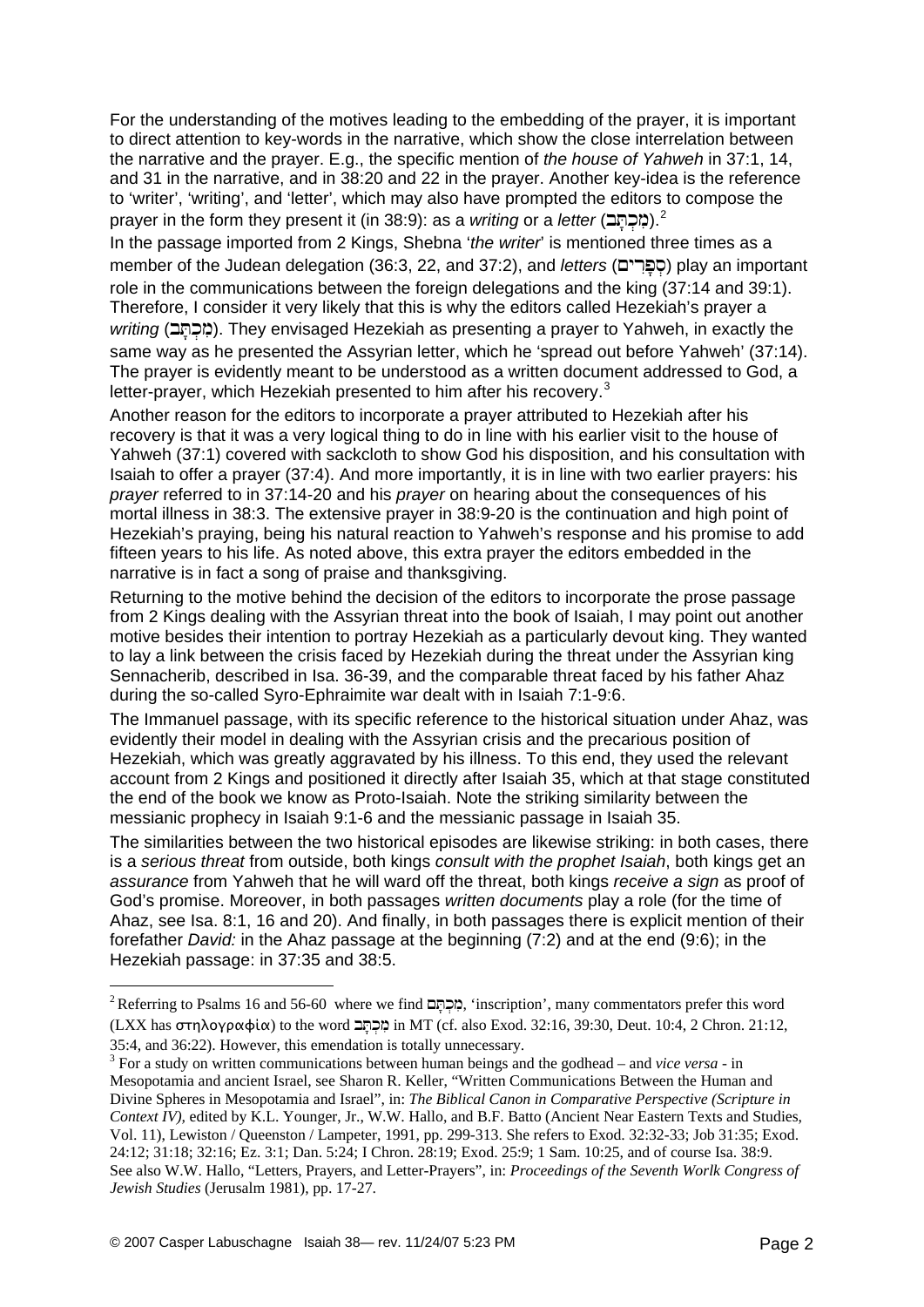In addition to this, there is another reason for the link between the two episodes: the fact that Hezekiah is closely associated with Isaiah's famous *Immanuel prophecy* addressed to his father, king Ahaz, during the crisis caused by the Syro-Ephraimite war. Hezekiah plays a crucial role even before his birth, when Ahaz is invited to ask *a sign* from Yahweh that he may trust in his assurance that the plans of the enemies would not succeed. Then, of his own accord, Yahweh gives Ahaz a sign (7:14):

 *Look! The young woman is with child, and she will give birth to a son, And she will call his name Immanuel.* 

There is no doubt in the mind of many scholars that the child in question is the unborn prince Hezekiah. As I have shown elsewhere, his name is numerically encoded in the passage in which the prophet elaborates on the Immanuel prophecy, Isa. 9:1-6. The elaboration contains a clear expression of the messianic expectations arising from the birth of the new prince.<sup>[4](#page-2-0)</sup>

We may confidently conclude that the editors of the book of Isaiah had every reason to embed a special prayer ascribed to Hezekiah after he got the assurance that Yahweh would protect him and his city, and after his miraculous recovery form a mortal illness.

In passing, I may put forward a theory regarding the identity of the editors of the book of Isaiah. In my view, they are to be found among the wise persons in literary circles who occupied themselves with collecting and editing documents they deemed important. The best candidates by far would be 'The Men of Hezekiah' mentioned in the book of Proverbs as the 'transcribers' of more proverbs of Solomon (25:1). Besides this noble occupation they may also have 'transcribed' the sayings of the prophet Isaiah, collecting, copying, editing, and annotating them to constitute a full-scale book, Isaiah 1-39, which they transmitted. The special attention paid to Hezekiah in the book of Isaiah buttresses this theory.

## **Specific Features of Isaiah 38**

- Despite its unique character in terms of content, the Prayer of Hezekiah displays several typical compositional features found in the Psalms: having a heading and a coda, the use of the change in the direction of address to mark the transitions in the structure of the text, the use of the same device to highlight the meaningful arithmetic centre of the poem, the use of the divine name numbers **17** and **26** for structural purposes and to weave them into the fabric of the text, and the use of the numerical value of an important word or name to give structure to the text.
- As in the Psalms, the heading falls outside the poetical body of the poem, being not part of its structure. Contrary to what we find in the Psalms, where the coda falls within the last strophe or canto, the coda here (v. 20) clearly stands apart as a kind of epilogue. For the use of a coda as a device for conclusion, see the [General Introduction,](http://www.labuschagne.nl/aspects.pdf) p. 12.
- The poem is made up of 15 verselines (5 tricola and 10 bicola) divided into 2 cantos with 2 strophes each. The text as it stands in MT appears to be a meticulously designed numerical composition. The total number of words, 134, may have been determined by the numerical value of the second word in the heading, יְחָזְקְיָה 'attributed to Hezekiah'  $134 = 67 + 67$ . This supposition is buttressed by the fact that the text divides exactly into 67 words spoken about God and 67 addressed to him.
- The **60** words in Canto II, vs. 15-19, divide in terms of the *atnach* into **26** words before and **34** (2 x **17**) after, representing the numerical value of הֲיֹת יְהוַה, 'house of Yahweh'.
- The prayer has a distinct meaningful centre on word level containing the gist of the poem, v. 15a, *What can I say? He has spoken to me, and he is the One who has done it*. The meaningful centre is highlighted by the sudden change from words addressed to God in v. 14 to words spoken about him in v. 15. For this, consult the [General Introduction,](http://www.labuschagne.nl/aspects.pdf) p. 9.

1

<span id="page-2-0"></span><sup>4</sup> See my *Numerical Secrets of the Bible*, North Richland Hills, Texas, 2000, pp. 149-153.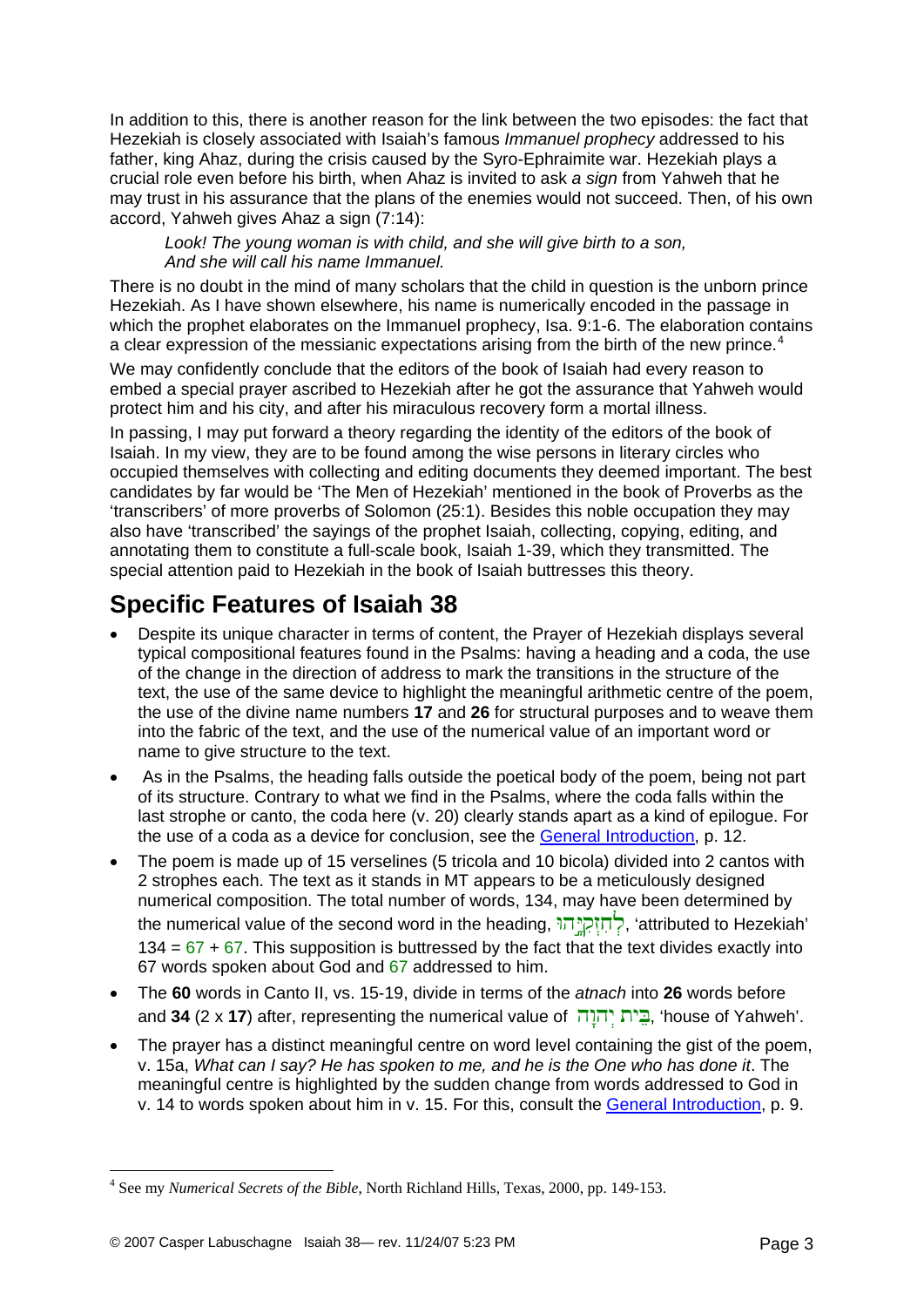• The preceding narrative, vs. 1-8, has a numerical structure of its own: its 123 words are divided into 72 before, and **51** (3 x **17**) after the *atnach.* Moreover, the **60**-word divine speech reflects precisely the structure of Canto II: **60** = **26** + **34**, or is it *vice versa*?

vs. 5-6 Yahweh's speaks in response to Hezekiah's prayer **34** (2 x **17**) words

 vs. 7-8a Yahweh reveals the sign which undergirds his promise **26** (**13**+**13**) words. This clearly attests to the close interrelationship between the story and the poem, which is also demonstrated by the fact that the name YHWH occurs **7** times in the preceding narrative (vs. 1-8) and **3** times in the coda and the concluding narrative (vs. 20-22). The altogether **10** occurrences of YHWH were obviously deliberately designed to allude to the **10** steps on the dial of Ahaz. The name YHWH does not appear in the main body of the prayer, where other designations of God are used. See the last Observation below.

#### **Strophic structure - Canto/Stanza/Part boundary: ||**

- Labuschagne: 10-12, 13-14  $\parallel$  15-16, 17-19  $\parallel$  coda, v. 20 (2 cantos with 4 strophes and a coda, with 15 verselines and 35 cola).
- M.L. Barré (2005, see Bibliography below): 10-11, 12-14 || 15-17, 18-19 || coda, v. 20 (2 parts, 4 strophes and a coda).

#### **Logotechnical analysis**

- Columns **a** and **b** show the number of words before and after the atnach.
- Column **c**: words spoken about God (67); Column **d**: words addressed to God (67).

|                                                           |                         | <b>Total</b>             | a              | $\mathbf b$    | C              | $\mathbf d$                 |
|-----------------------------------------------------------|-------------------------|--------------------------|----------------|----------------|----------------|-----------------------------|
| מִכְתָּב לְחִזְקִיָּהוּ מֶלֶדְ־יְהוּדֱה^<br>9             |                         | 4                        | 4              |                | 4              |                             |
| ּבַּחֲלֹתּוֹ וַיְחָי מֵחָלְיִוֹ<br>הזִקְיָהוּ $\zeta$     |                         | 3                        |                | 3              | 3              |                             |
| $12+8+7+19+10+5+6 = 67$ Heading, v. 9                     |                         | $\overline{7}$           | 4              | 3              | $\overline{7}$ | 0                           |
| See note below<br>10 $^{\star}$<br>אֲנֵי אָמַרְתִּי       | $\mathbf{1}$            | $\overline{2}$           | $\overline{2}$ |                | $\overline{2}$ |                             |
| בִּדְמִי יָמַיָ אֵלֶכְה בְּשַׁעֲרֵי שְׁאָוֹלִ^            |                         | 5                        | 5              |                | 5              |                             |
| פִּקַדְתִּי יֶתֶר שְׁנוֹתָי:                              |                         | 3                        |                | 3              | 3              |                             |
| אָמַׂרְתִי <sup>י</sup> לאִ־אֶרְאֱה יָ <del>ת</del><br>11 | $\overline{2}$          | $\overline{\mathcal{A}}$ | 4              |                | $\overline{4}$ |                             |
| יֵה בִּאֱרֵץ הַחַיִּים^                                   |                         | 3                        | 3              |                | 3              |                             |
| לא־אַבִּיט אָדֶם עִוּד                                    | $\overline{\mathbf{3}}$ | 4                        |                | 4              | $\overline{4}$ |                             |
| עם־יוֹשִׁבִי חַדֵל:                                       |                         | 3                        |                | 3              | 3              |                             |
| דּוֹרִי נִפַּעַ וְנִגְלָה מִנֶּי כְּאֲהֶל רֹעֵי^<br>12    | $\overline{4}$          | 6                        | 6              |                | 6              |                             |
| קִפָּרִתִּי כָאַרֶג חַיַּי                                |                         | 3                        |                | 3              | 3              |                             |
| מִרַלֵּה יִבַצִּעֵּנִי                                    | 5                       | $\overline{2}$           |                | $\overline{2}$ | $\overline{2}$ |                             |
| מִיּוֹם עַד־לַיְלַה תַּשְׁלִימֶנִי:                       |                         | $\overline{4}$           |                | 4              |                | 4                           |
| Strophe 1 Total, v. 10-12                                 |                         | 39                       | 20<br>$=$      | $+ 19$         | $= 35$         | $\overline{4}$<br>$\ddot{}$ |
| שִׁוּיָתִי עַד־בֹקֵר<br>13                                | - 6                     | $\mathbf{3}$             | 3              |                |                | 3                           |
| כָּאֲרִי כֵן יִשָּׁבֵר כָּל־עַצְמוֹתֵי^                   |                         | 5                        | 5              |                | 5              |                             |
| מִיּוֹם עַד־לַיִלָה תַּשָּׁלִימֶנִי:                      |                         | $\overline{\mathbf{4}}$  |                | 4              |                | 4                           |
| כְּסִוּּס עָנוּר כֵּן אֲצַפְצֵך<br>14                     | $\overline{7}$          | $\overline{\mathcal{A}}$ | 4              |                |                | $\overline{4}$              |
| אֶהְגֵּה כַיּוֹנַה^                                       |                         | $\overline{2}$           | $\overline{2}$ |                |                | $\overline{2}$              |
| דַלִּוּ עֵינַי` לַמָּרוֹם                                 | 8                       | 3                        |                | 3              |                | 3                           |
| אֲרֹנֵי עֲשְׂקָה־לִי עָרְבִנִי:                           |                         | $\overline{4}$           |                | 4              |                | 4                           |
| Strophe 2 Total, v. 13-14                                 |                         | 25                       | 14             | 11             | 5              | 20                          |
| Canto I Total, v. 10-14                                   |                         | 64                       | 34<br>$=$      | $+30$          | $= 40$         | $+24$                       |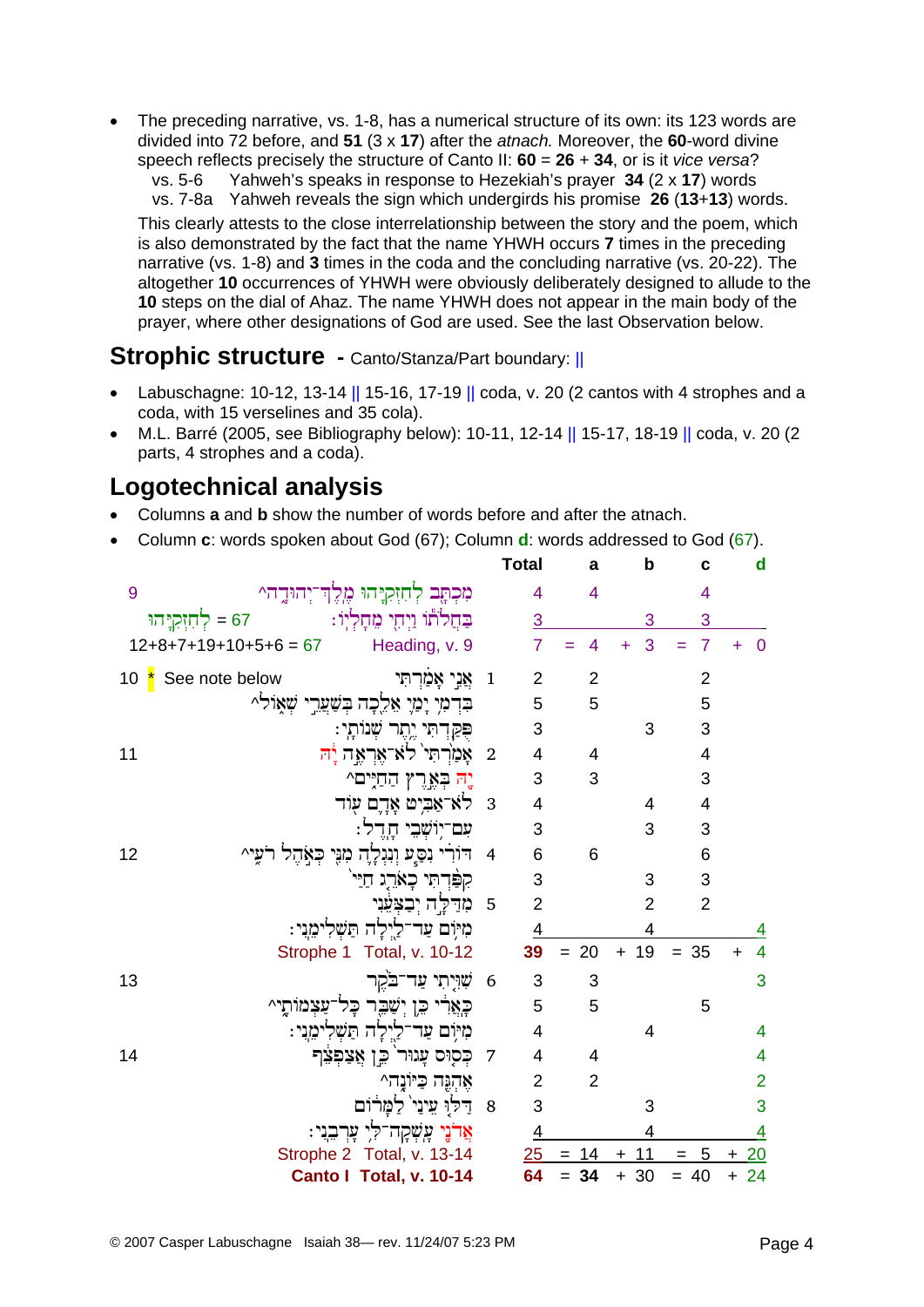|    | מָה־אֲדַבִּר וְאָמַר־לִי וְהִוּא עָשָׂה^<br>15 The Six               | 9                 | 6                        | 6              |                | 6              |                             |  |
|----|----------------------------------------------------------------------|-------------------|--------------------------|----------------|----------------|----------------|-----------------------------|--|
|    | אִרַּהֶה כָל־שִׁנוֹתַי עַל־מַר נַפִּשְׁי:<br>Middle words            |                   | 6                        |                | 6              | 6              |                             |  |
|    | $(134 = 64 + 6 + 64)$ : Meaningful centre<br>v. 15                   |                   | 12                       | $\,6$<br>$=$   | 6<br>$\ddot{}$ | $= 12$         | $\ddot{}$<br>$\mathbf 0$    |  |
| 16 | אֲדֹנֵי עֲלֵיהֶם יְחָיִוּ^                                           | 10                | 3                        | 3              |                |                | 3                           |  |
|    | וּלְכַל־בַּהֵן ׁחַיֵּי רוּחָי                                        |                   | 4                        |                | 4              |                | 4                           |  |
|    | וִתַחֲלִימֶנִי וִהַחֲיֶנִי:                                          |                   | $\overline{2}$           |                | 2              |                | $\overline{2}$              |  |
|    | v. 16                                                                |                   | 9                        | 3<br>$=$       | 6<br>+         | 0<br>$=$       | 9<br>+                      |  |
|    | Strophe 3 Total, v. 15-16                                            |                   | 21                       | $= 9$          | $+ 12 = 12$    |                | $\ddot{}$<br>9              |  |
|    | Total, v. 10-16                                                      |                   | 85                       | $= 43$         | $+ 42$         | $= 52$         | $+33$                       |  |
| 17 | הִנֵּה לְשָׁלִוֹם מַר־לִי מַר^                                       | 11                | 5                        | 5              |                | 5              |                             |  |
|    | וְאַתֶּה חָשָׁקִתְ נִפְשִׁי מִשָּׁחַת בְלִי                          |                   | 5                        |                | 5              |                | $\overline{5}$              |  |
|    | ּכִּי הִשְׁלַכְתָּ אַחֲרֵי גִּוְךָ כָּל־חֲטָאָי:                     |                   | 6                        |                | 6              |                | $6\phantom{1}6$             |  |
| 18 | כֵּי לִא שָׁאֲוֹל תּוֹדֶךָ                                           | 12                | $\overline{\mathcal{A}}$ | 4              |                |                | $\overline{\mathbf{4}}$     |  |
|    | מָוֶת יִהַלְלֶדֵי                                                    |                   | $\overline{2}$           | $\overline{2}$ |                |                | $\overline{2}$              |  |
|    | לְא-יְשַׂבְרִוּ יְוֹרְדֵי־בְוֹר                                      | 13                | $\overline{\mathcal{A}}$ |                | 4              |                | $\overline{4}$              |  |
|    | אֵל־אֲמָהֶד:                                                         |                   | 2                        |                | $\overline{2}$ |                | $\overline{2}$              |  |
| 19 | תַי תַיָ הְוּא יוֹדֶךְ כָּמְוֹנִי הַיָּוֹם^                          | 14                | 6                        | 6              |                |                | 6                           |  |
|    | אַב לְבָנִים יוֹדִיַע אֶל־אֲמָתֵךּ:                                  |                   | $\overline{5}$           |                | 5              |                | $\overline{5}$              |  |
|    | Strophe 4 Total, v. 17-19                                            |                   | <u>39</u>                | $= 17$         | $+22$          | 5<br>$=$       | $+34$                       |  |
|    | 26 + 34 = <mark>בֵּית יְהוָה</mark><br><b>Canto II, v. 15-19</b>     |                   | 60                       | $= 26$         | $+34$          | $= 17$         | $+ 43$                      |  |
|    | See vs. 20 and 22b<br><b>Total, v. 10-19</b>                         |                   | 124                      | $= 60$         | $+ 64$         | $= 57$         | $+ 67$                      |  |
| 20 | יִהוֶה לְהוֹשִׁיעֲנִי^<br>Coda                                       | 15                | $\overline{2}$           | $\overline{2}$ |                | $\overline{2}$ |                             |  |
|    | וּנְגִנוֹתַי נְנַגְּן                                                |                   | $\overline{2}$           |                | 2              | $\overline{2}$ |                             |  |
|    | כָּל־יְמֵי חַיֶּינוּ עַל־ בִּיִת יְהוָה :                            |                   | 6                        |                | 6              | 6              |                             |  |
|    | 26 + 34 = בֵּית יְהוַה<br>Total, v. 20                               |                   | 10                       | $= 2$          | 8<br>$+$       | $= 10$         | $\ddot{}$<br>$\overline{0}$ |  |
|    | The Prayer Total, v. 10-20<br>$\overline{\eta}$ לְחָזְקְיַהוּ $= 67$ |                   | $134*$                   | $= 62$         | $+ 72$         | $= 67$         | $+ 67$                      |  |
| 21 | וַיְאֹמֶר יְשַׁעְיָהוּ יִשְׂאָוּ דְּבֶלֶת תְּאֵנֶים^                 |                   | 5                        | 5              | 5              |                |                             |  |
|    | וְיִמְרְחְוּ עַל־הַשָּׁחָין וְיֶחִי:                                 |                   | 4                        |                | $\overline{4}$ |                |                             |  |
| 22 | וַיְאֹמֵר חָזִקְיָהוּ מָה אָוֹת^                                     |                   | 4                        | 4              |                |                |                             |  |
|    | כִּי אֶעֱלֶה בִּית יִהוָה:<br>26 + 34 = בֵּית יְהוַה<br>$\bullet$    |                   | 4                        |                | 4              |                |                             |  |
|    | <b>Concluding Narrative, vs. 21-22</b>                               |                   | 17                       | - 9<br>Ξ       | 8              |                |                             |  |
|    | Including the Framework, vs. 9-22                                    |                   | <u>158</u>               | $= 75$         | $+83$          |                |                             |  |
|    | Preceding narrative, vs. 1-8 <sup>**</sup>                           |                   | 123                      | $= 72$         | + 51           |                |                             |  |
|    | Grand Total, vs. 1-22                                                |                   | 281                      | $= 147 + 134*$ |                |                |                             |  |
|    |                                                                      | $*$ 134 = 2 x 67. |                          |                |                |                |                             |  |

\* To ascertain the numerical features of the MT text, I have left the text as it stands. \*\* As in the case of the parallel texts Psalm 18 and 2 Samuel 22, I regard 2 Kings 20:1-11 and Isa. 38:1-8 as two separate text traditions which should remain standing on their own. Therefore, one should not use the text of 2 Kings to 'restore' that of Isaiah.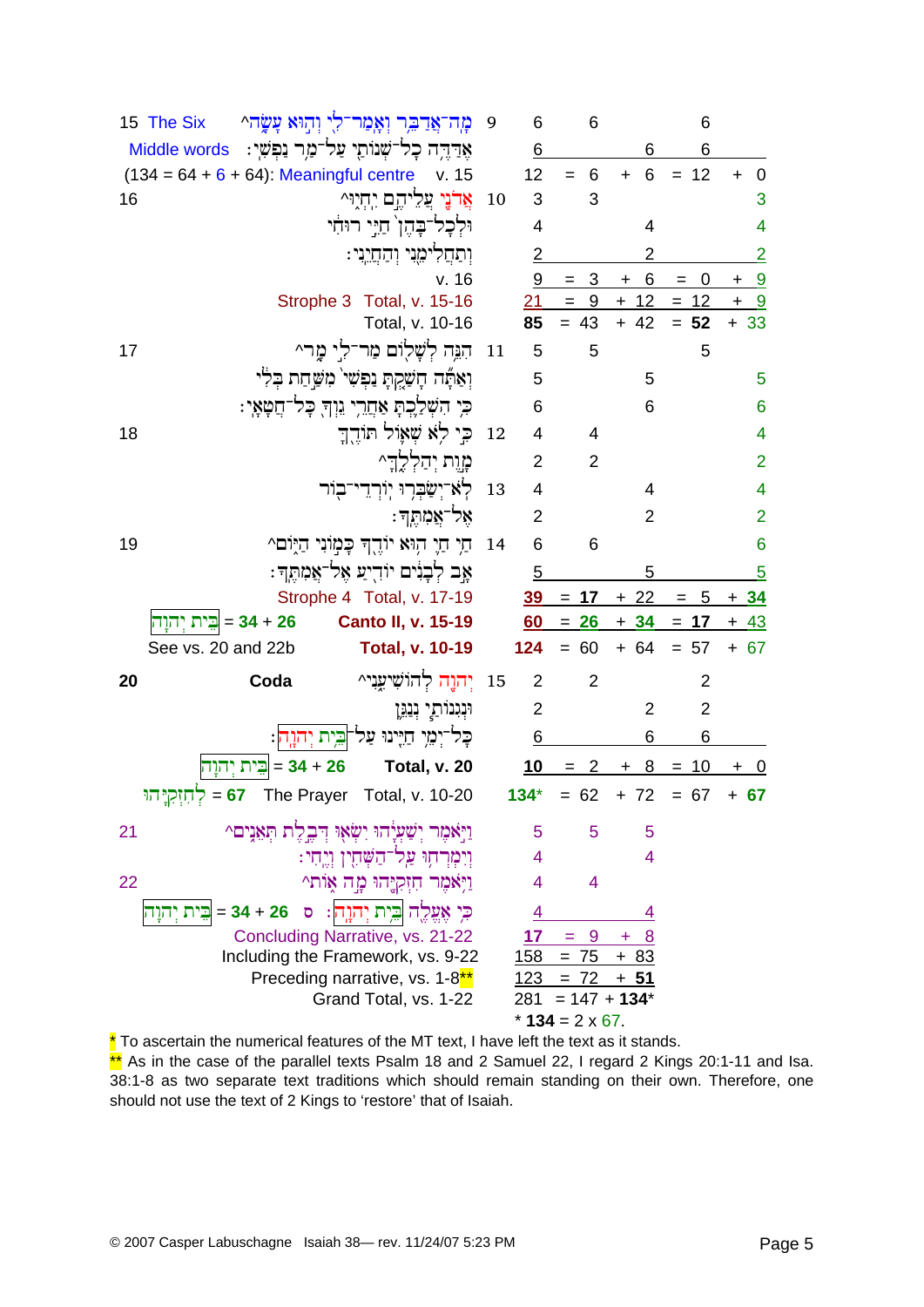#### **Observations**

1. In terms of its 134 words, the 6 words in v. 15a constitute the arithmetic centre of the poem  $(134 = 64 + 6 + 64)$ :

#### מה־אַדַבּר ואַמַר־לִי וַהוּא עַשָׂה

#### What can I say? He has spoken to me, and he is the One who has done it.

His resigning to his fate, and accepting it as coming from God, is the first step for the speaker towards his confident trust that God will save him from his pitiful plight. And this may be regarded as the consciously designed meaningful centre expressing the gist of the poem.

2. As in many psalms, the author uses the switch in the direction of address as a structuring device. The first part of the poem is phrased in the  $3<sup>rd</sup>$  person, but in the last colon of v. 12 the poet suddenly addresses God directly. This marks the interface between Strophe 1 (vs. 10-12) and Strophe 2 (vs. 13-14), which continues addressing God until the end of v. 14, except for the sudden change back to  $3<sup>rd</sup>$  person in v. 13b for rhetorical reasons to highlight the image of the lion.

Strophe 3, vs. 15-16, opens in v. 15 with words spoken about God (the meaningful centre), but in v. 16 the speaker addresses God again directly.

In v. 17, however, marking the beginning of Strophe 4 (vs. 17-19), the poet once again switches back to the 3<sup>rd</sup> person form in the first colon only to return to addressing God directly throughout the Strophe 4. The coda in its turn is clearly marked by the change to the  $3<sup>rd</sup>$  person form.

From a logotechnical viewpoint it is interesting to note that the first and last strophes are both composed of **39** words (the 'Yahweh is One' number), and that Strophes 1-3 have 85 (5 x 17) words, with 52 (2 x 26) in the 3<sup>rd</sup> person sections (Column c).

The **39** words of Strophe 4 (vs. 17-19) divide neatly into 5 words spoken about God and **34** (2 x **17**) addressed to God. And to crown it all, the **60** words of Canto II (Strophes 3-4, vs. 15-19) are divided according to the significant compositional formula **60** = **26** + **34** which reflects in reverse the numerical value of the key-words h√whÃy tyE–b, 'the house of Yahweh' in vs. 20c and 22c (2+10+22=**34** + 10+5+6+5=**26**).

- 3. The **134** words of the prayer, which are divided into **67** spoken about God and **67** addressed to him, represent the numerical value of יְחָזְקְיָּה (attributed to Hezekiah' (v. 9): 12+8+7+19+10+5+6 = 67). This number reappears in the **134** words after *atnach* in the entire chapter and may have been consciously designed. If this is the case, it can be interpreted as additional evidence for the structural unity of Isaiah 38.
- 4. The name hwhy does not occur in the main body of the prayer. It appears only in the coda and the concluding narrative, where we find 3 occurrences (vs. 20a, 20c, 22b). In the main body of the prayer (vs. 10-19) the poet uses  $\bar{n}$ <sup> $\prime$ </sup> (Yah) 2x (11a and 11b), and אֱדֹנֵי (Adonay) 'my Lord', also 2x (14d and 16a). This means that there are altogether **7** references to God in vs. 9-22.

In the preceding narrative, vs. 1-8, we find **7** occurrences of the name hwhy, which bring the total number of occurrences of the name in chapter 38 up to **10**. In my opinion, this is not by chance, but deliberately designed in order to allude to the **10** steps of the dial of Ahaz (v. 7).

Finally, the altogether **14** references to God, which correspond to the **14** verselines in the main body of the poem, may confidently be interpreted as alluding to David, since **14** represents the numerical value of his name  $(4 + 6 + 4 = 14)$ . In Isa. 9:6 and 37:35, David is specifically mentioned, and in v. 5 Yahweh significantly refers to himself as 'the God of your father David'.